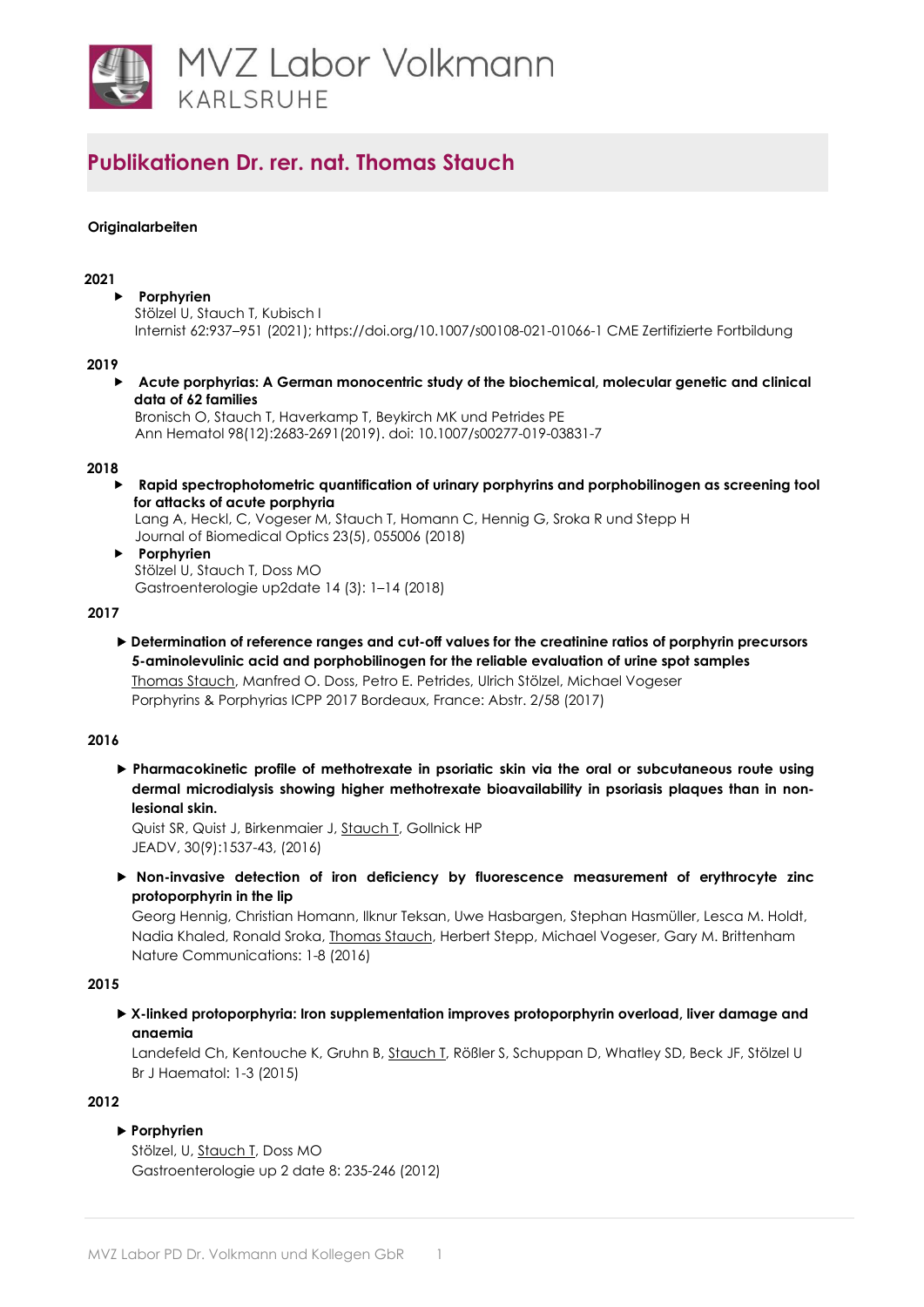

# **2011**

 **Evaluation of a commercially available rapid urinary porphobilinogen test** Vogeser M, [Stauch T](http://www.ncbi.nlm.nih.gov/pubmed/21627493) Clin Chem Lab Med. 49(9): 1491-1494 (2011)

#### **2010**

 **Porphyrien** Stölzel U, Stauch I, Doss MO Internist (Berl). 51(12): 1525-1533 (2010)

## **2009**

- **Safe and probably safe drugs in acute hepatic porphyria**  Stölzel U, Brosche C, Koszka C, [Stauch T, T](http://www.ncbi.nlm.nih.gov/pubmed/19656463)eubner A, Doss MO Cell Mol Biol: 55(2), 147-151 (2009)
- **Arzneistoffe bei akuten hepatischen Porphyrien und Empfehlungen zur Anästhesie** Doss MO, Stölzel U, Doss-Frank M, Stauch T Rote Liste 2009: Rote Liste Service GmbH, Frankfurt/M., 615-616 (2009)

## **2007**

 **Akute porphyrische Attacke mit vegetativer Krise, zerebraler Beteiligung und hochgradiger Polyneuropathie**

Baeuerle J, Stauch T, Roesel TH, Esser W, Druschky KF 80. Kongress der Deutschen Gesellschaft für Neurologie: P 429, Berlin 12.-15.09.2007 (2007)

- **Liver Cirrhosis in a six-year-old boy with Protoporphyria** Stoelzel U, Habeck JO, Roessler S, Doss MO, Stauch T, Koestler E Porphyrins & Porphyrias, Rotterdam, Netherlands: Abstr. P29 / 103 (2007)
- **Biochemical compared to molecular genetic analyses in acute hepatic porphyrias** Stauch T, Gross U, Doss-Frank M, Doss MO Porphyrins & Porphyrias, Rotterdam, Netherlands: Abstr. P10 / 83 (2007)

## **2008**

 **Inter-laboratory survey of erythrocyte free protoporphyrin quantification - announcement of a pilot study**

Vogeser M, Müller W, [Stauch T](http://www.ncbi.nlm.nih.gov/pubmed/18785875) Clin Chem Lab Med: 46(9), 1340-1 (2008)

## **2005**

 **Variegate Porphyria versus PCT and Acne: Pitfalls in Diagnosis and Treatment** Stauch T, Doss-Frank M, Doss MO Porphyrins & Porphyrias, Cape Town, South Africa: Abstr. 4 / 41 (2005)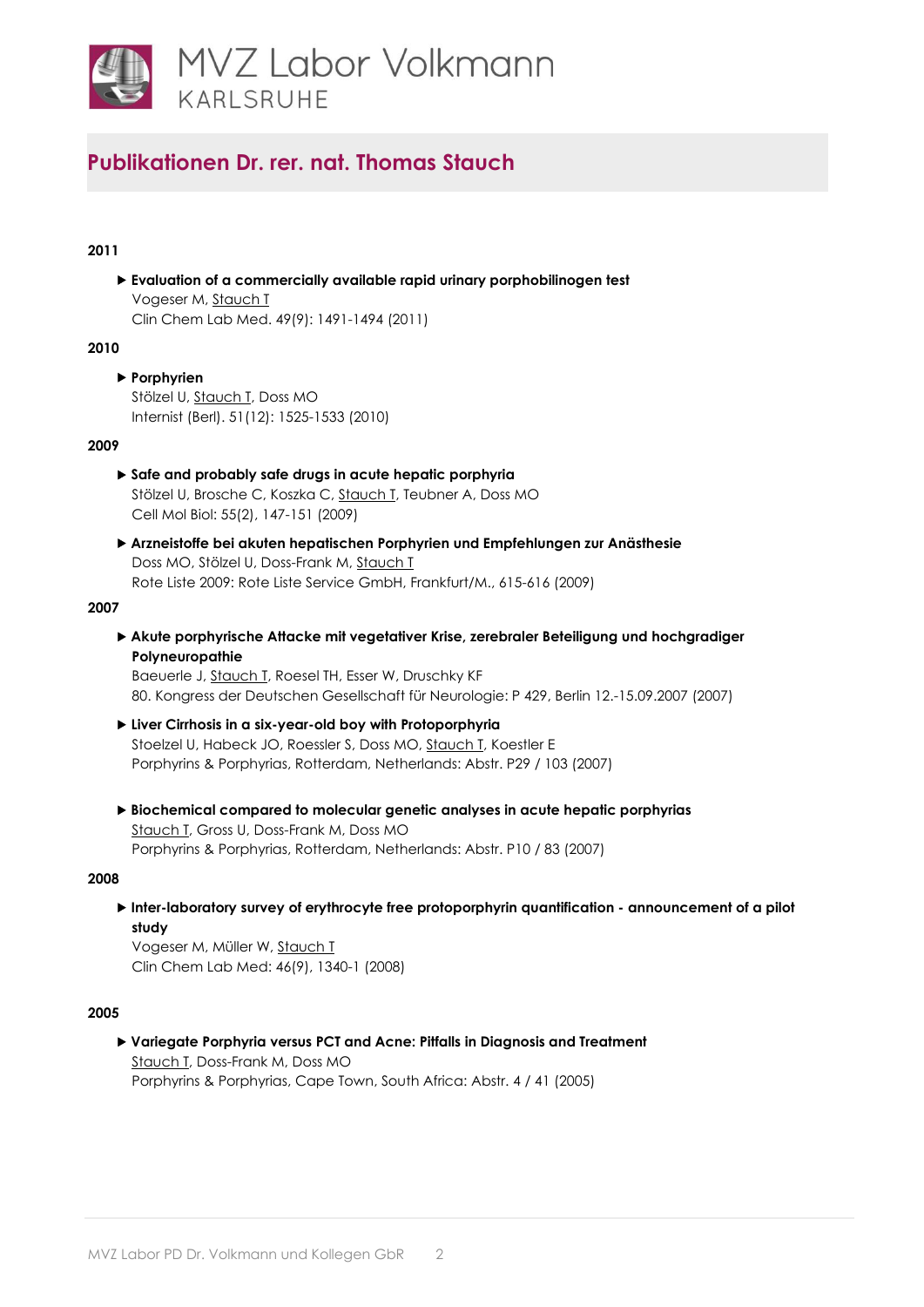

# **2004**

 **The third case of Doss porphyria (**δ**-Aminolevulinic acid dehydratase deficiency) in Germany** Doss MO, Stauch I, Gross U, Renz M, Doss-Frank M, Seelig HP, Sassa S J Inherit Metab Dis: 27, 529-536 (2004)

## **2003**

 **Acute Hepatic Porphyrias without Detectable Genetic Defects** Stauch T, Renz M, Seelig HP, Doss MO Porphyrins & Porphyrias, Prague, Czech Republic: Abstr. 54 / 25S (2003)

## **1997**

 **Solvent and Other Effects on the Stereoselctivity of Thioglycoside Glycosidations** Stauch T, Demchenko A, Boons GJ Synlett: 7, 818-820 (1997)

## **1996**

- **Stereoselectivity in Glycosidic Bond Formation: Studies on the Anomerisation of Thioglycosides** Stauch T, Boons GJ Synlett: 6, 906-908 (1996)
- **A Critical Evaluation of the Cationic Coupling of 4-Acetoxy-1,3-dioxanes** Boons GJ, Eveson R, Smith S, Stauch T Synlett: 6, 536-538 (1996)

## **1995**

 **Synthesis of Ganglioside GM1 via a GA1-Intermediate** Stauch T, Greilich U, Schmidt RR Liebigs Ann Chem: 2101-2111 (1995)

## **1992**

 **Stereoselective Synthesis of Complex Glycosphingolipids -Studies on Sialylation Methods** Brescello R, Greilich U, Martin T, Stauch T, Toepfer A, Schmidt RR XVIth Int Carbohydr Symp, Paris, France: Abstr. A 225 (1992)

## **Buchbeiträge**

## **2021**

## **Porphyrien**

Stölzel U, Kubisch I, Stauch T in: Sauerbruch T (Hrsg): Therapie-Handbuch Gastroenterologie und Hepatologie, Elsevier: 413-423 (1. Aufl. 2021)

#### **2019**

 Stauch T in: Gressner AM, Arndt T (Hrsg): **Lexikon der Medizinischen Laboratoriumsdiagnostik**, 3. Aufl. 2019, Springer: Verschiedene lexikalische Stichworteinträge in 3 Bänden